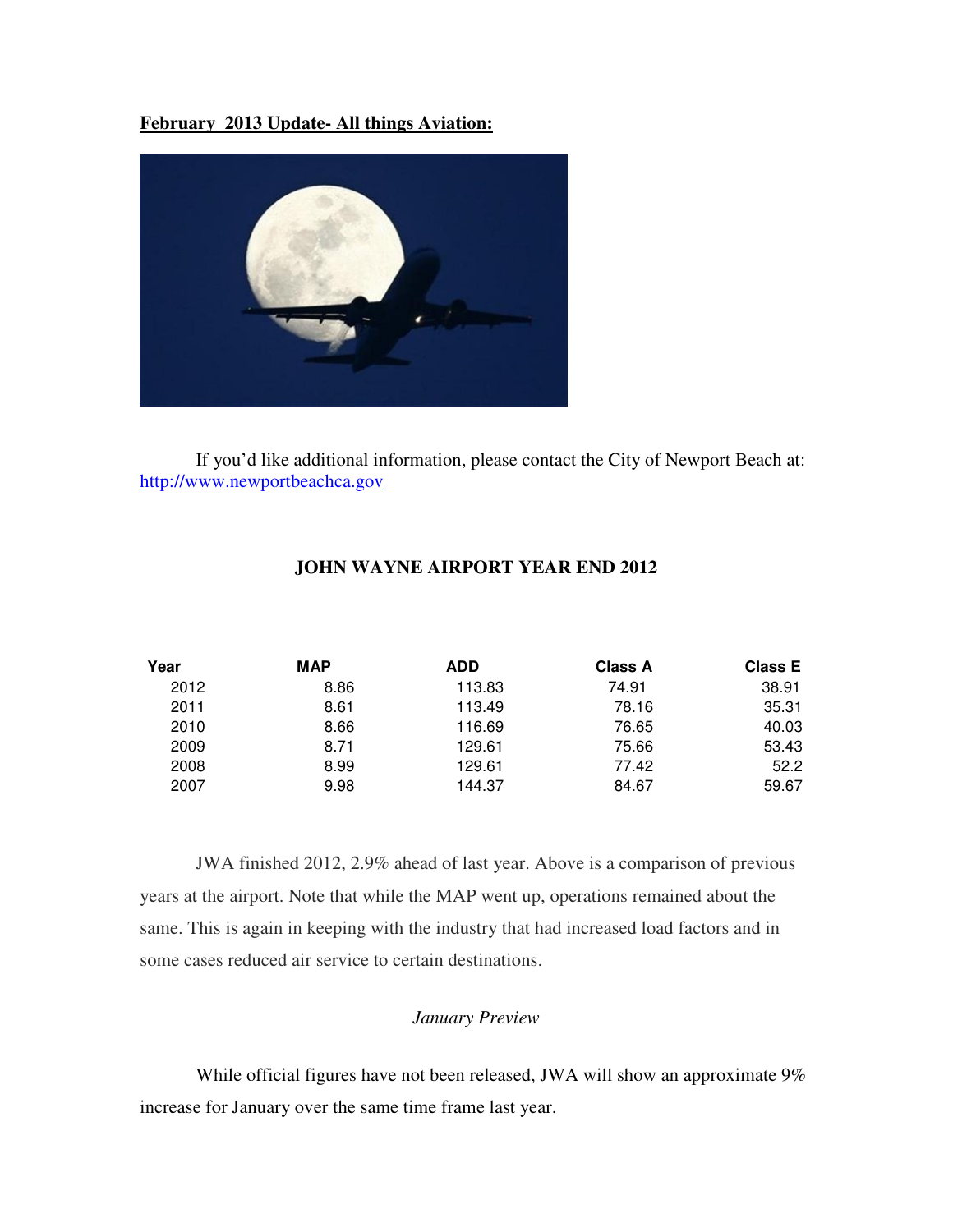#### **City Moves Forward with GE/Naverus**

 On February 6, 2013, City Manager Dave Kiff chaired a meeting of Newport citzens: **Tom Anderson; Tony Khoury; Martin Kraty; Bonnie O'Neil; Bob Taylor; Karen Tringali; Lee-Ann Bowman as well as Khanh Nguyen** from the City of Costa Mesa along with representative of GE Aviation. The meeting is just one step by the City to evaluate the feasibility of developing Public Use RNP AR instrument departure procedures at JWA. An initial report is due from GE Aviation by the beginning of March. The meeting was productive and what became abundantly clear was that without a consensus in the community, any chance of success is otherwise doomed to fail.

#### *Laguna Beach Addresses the STREL*

 On February 4, 2013 the City of Laguna Beach held its first meeting of the City Council Sub-Committee headed by council members Steve Dicterow and Toni Iseman to hear from residents that have expressed concerns regarding airplane noise and traffic. It was attended by members of the public as well as representatives of Representative Dana Rohrbacher. The Sub-Committee is expected to meet again in approximately 30 more days.

# **Airports in the Region**

LAX finished the year 2012 up 2.95% for the year with a total of international and domestic passengers of 63.7 MAP. ONT finished the year at 4.3 MAP which was -5.41% vs. 2011.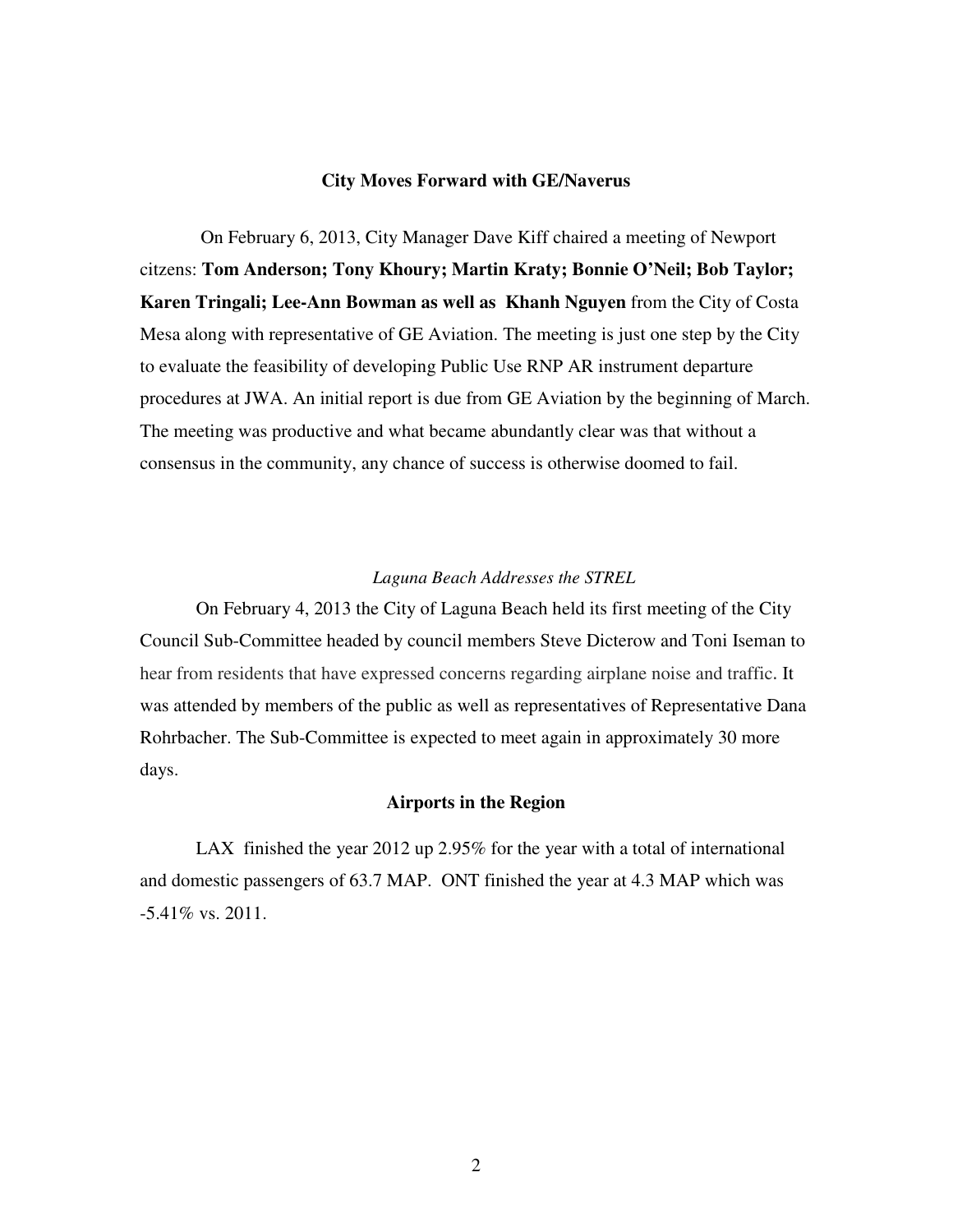The following is Comparison for JWA, LGB, LAX and ONT in the Southern California Region for 2011-2012:

|                              | Year:                               | 2011              | 2012      |
|------------------------------|-------------------------------------|-------------------|-----------|
| Long Beach 3.12 MAP 3.21 MAP |                                     |                   | $+2.9\%$  |
| <b>JWA</b>                   |                                     | 8.61 MAP 8.86 MAP | $+2.9\%$  |
| Ontario                      | $4.5 \text{ MAP}$ $4.3 \text{ MAP}$ |                   | $-5.41\%$ |
| LAX                          | 61.9 MAP 63.7 MAP                   |                   | $+2.95\%$ |

 In late January, new consideration is being given to providing a Metrolink to ONT.

# *LAX Moves Ahead with Modernization Program*

 Despite a fresh round of objections from neighborhood groups, airport commissioners Tuesday, February 5, 2013 endorsed a controversial plan to push Los Angeles International Airport's northern runway closer to nearby homes for safety and efficiency reasons. The action is part of a larger modernization effort designed to keep one of the nation's busiest aviation centers — and an economic engine for the region competitive in an era of larger jetliners and airport upgrades in major cities, such as San Francisco.

 On another front, LAX is still drawing fire over its failure to regionalize air traffic, i.e. move passengers somewhere else in the region.

### Burbank-Bob Hope

 For the first time in at least five years, the number of passengers using Bob Hope Airport declined during the important November-December holiday travel season. Accordingly for the year as a whole, roughly 4.1 million passengers traveled through the airport, a 5.7% decrease from 4.3 million in 2011.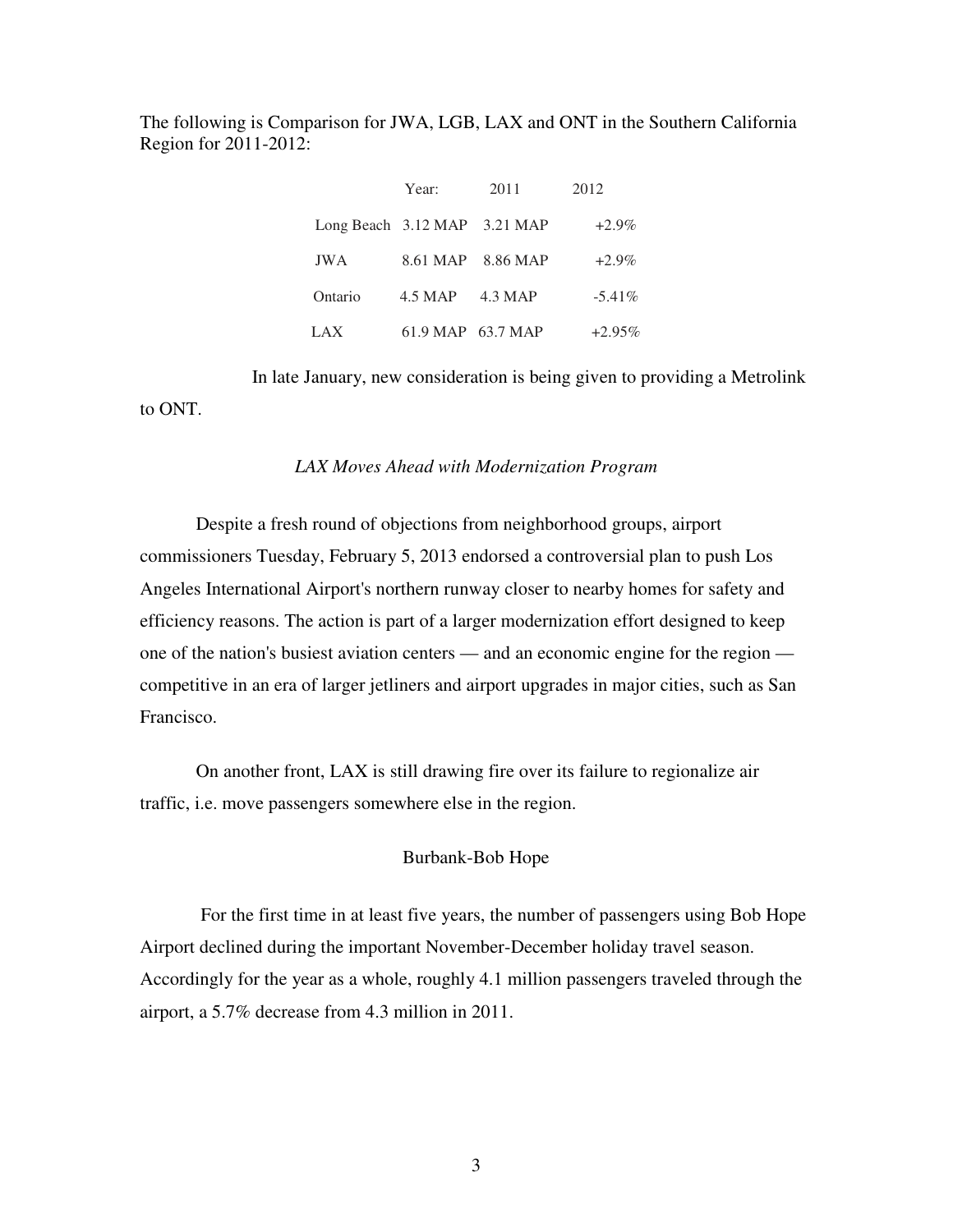### **American-US Airways Merger**

 American and US Airways have now each approved the merger of the two airlines. It will mark the third major US airline merger since 2008, raising the possibility of higher ticket prices and fewer choices for consumers as a handful of airlines dominate the skies. Mergers have helped airlines cut costs and gain more pricing power, boosting industry profitability. American and US Airways currently both serve JWA. It remains to be seen what if any effect it will have at JWA.

### **Air Quality**

Last month there was a very brief discussion regarding air quality at the airport. Briefly to address the issue, it should be noted that both the federal and California PM ambient air quality standards are based on mass concentrations in air. Due to their small size, ultrafine particles generally make up a very small fraction of the ambient 2.5 micrometers or PM2.5 or PM10 mass (less than 10%), but make up the majority of airborne particles by number. The big particles are between 2.5 and 10 micrometers (from about 25 to 100 times thinner than a human hair). These particles are called PM10 (we say "P M ten", which stands for Particulate Matter up to 10 micrometers in size). The small particles are smaller than 2.5 micrometers (100 times thinner than a human hair). These particles are called PM2.5 (we say "P M two point five", as in Particulate Matter up to 2.5 micrometers in size).As an example, a particle mass concentration of approximately 10 µg/m3(micrograms per cubic meter of air) is equivalent to a count of one particle per cm3 for particulates with a diameter of  $2.5 \mu m$ , but equivalent to a count of more than 2 million particles per cm3 for particles of a diameter of 0.02. To simplify, the current standards look at the mass of the particles. And as specifically noted by the recent JWA study it determined that the ambient particles are currently in conformity with the federal air quality standards."

 U.S. EPA is mandated to review, and where necessary, revise ambient air quality standards every five years. The current federal standards for particulate matter air pollution are established for annual and 24-hour periods for PM10 and PM2.5. The state also sets ambient air quality standards for annual and 24-hour PM10 and annual PM2.5.

4